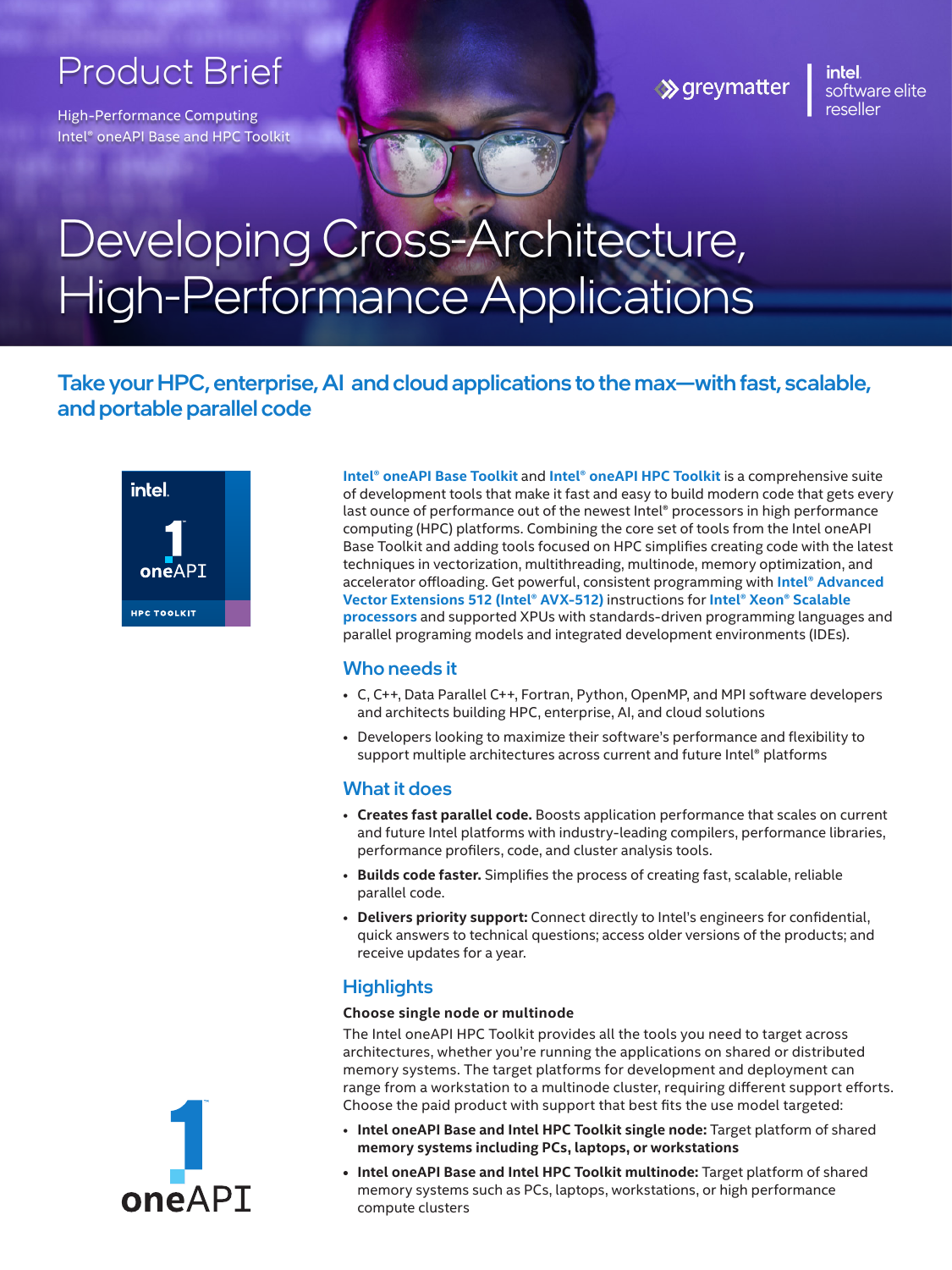# Powerful tools for cross-architecture high performance computing

Building, analyzing, and scaling for high performance computing to get maximum performance from your compute platforms is challenging. The Intel oneAPI HPC Toolkit delivers on performance from standards-driven compilers and performance libraries, finds opportunities for optimization or use of accelerators through analysis tools, and keeps highperformance clusters running optimally.

#### **Tools to build**

- Improve performance with a simple recompile using industryleading, standards-driven C++ and Fortran compilers
- Simplify adding parallelism with built-in, intuitive, parallel models and vectorization support
- Drop in advanced libraries optimized for the latest hardware
- Accelerate diverse HPC to AI workloads with highperformance Python, powered by native performance libraries, in an integrated distribution package

#### **Tools to analyze**

- Advanced performance profiler to tune application performance of the CPU, threading, memory, and storage
- Vectorization and threading adviser to optimize vectorization and quickly prototype threading designs
- Memory and thread debugger to find memory errors and intermittent threading errors efficiently

#### **Tools to scale**

- Accelerate applications' performance on Intel® architecturebased clusters with multiple fabric flexibility
- Profile MPI applications to quickly find bottlenecks, achieving high performance for parallel cluster applications
- Verify that cluster components continue working together throughout the cluster life cycle

#### What you get

- **Intel® oneAPI DPC++/C++ Compiler:** A standards-based, CPU, GPU, and FPGA compiler supporting Data Parallel C++, C++, C, SYCL, and OpenMP that leverages wellproven LLVM compiler technology and Intel's history of compiler leadership for performance. Experience seamless compatibility with popular compilers, development environments, and operating systems.
- **Intel® C++ Compiler Classic:** A standards-based C/ C++ compiler supporting OpenMP, focused on CPU development. Take advantage of more cores and built-in technologies in platforms based on Intel® CPU architectures. Experience seamless compatibility with popular compilers, development environments, and operating systems.
- **Intel® Fortran Compiler** for XPU development: A standardsbased CPU and GPU compiler supporting Fortran and OpenMP. Leverages well-proven LLVM compiler technology and Intel's history of compiler leadership for performance. Experience seamless compatibility with popular compilers, development environments, and operating systems.
- **Intel® Fortran Compiler Classic:** A standards-based Fortran compiler supporting OpenMP focused on CPU development. Take advantage of more cores and built-in technologies in platforms based on Intel CPU architectures. Experience seamless compatibility with popular compilers, development environments, and operating systems.
- **Intel® Cluster Checker:** Verify that cluster components work together seamlessly for optimal performance, improved uptime, and lower total cost of ownership.
- **Intel® Inspector:** Locate and debug threading, memory, and persistent memory errors early in the design cycle to avoid costly errors later.
- **Intel® MPI Library:** Deliver flexible, efficient, scalable cluster messaging on Intel® architecture.
- **Intel® Trace Analyzer and Collector:** Understand MPI application behavior across its full runtime.
- **Intel® oneAPI DPC++ Library:** Speed up data parallel workloads with these key productivity algorithms and functions.
- **Intel® oneAPI Threading Building Blocks:** Simplify parallelism with this advanced threading and memorymanagement template library.
- **Intel® oneAPI Math Kernel Library:** Accelerate mathprocessing routines including matrix algebra, fast Fourier transforms (FFT), and vector math.
- **Intel® oneAPI Data Analytics Library:** Boost machine learning and data analytics performance.
- **Intel® oneAPI Video Processing Library:** Deliver fast, highquality, real-time video decoding, encoding, transcoding, and processing.
- **Intel® Advisor:** Design code for efficient vectorization, threading, and offloading to accelerators.
- **Intel® Distribution for Python:** Achieve fast math-intensive workload performance without code changes for data science and machine learning problems.
- **Intel® DPC++ Compatibility Tool:** Migrate legacy CUDA code to a multiplatform program in DPC++ code with this assistant.
- **Intel® Integrated Performance Primitives:** Speed performance of imaging, signal processing, data compression, cryptography, and more.
- **Intel® VTuneTM Profiler:** Find and optimize performance bottlenecks across CPU, GPU, and FPGA systems.
- **Intel® Distribution of GDB:** Enables deep, system-wide debug of DPC++, C, C++, and Fortran code.
- **Intel® FPGA Add-on for oneAPI Base Toolkit (optional):** Use reconfigurable hardware to accelerate data-centric workloads.